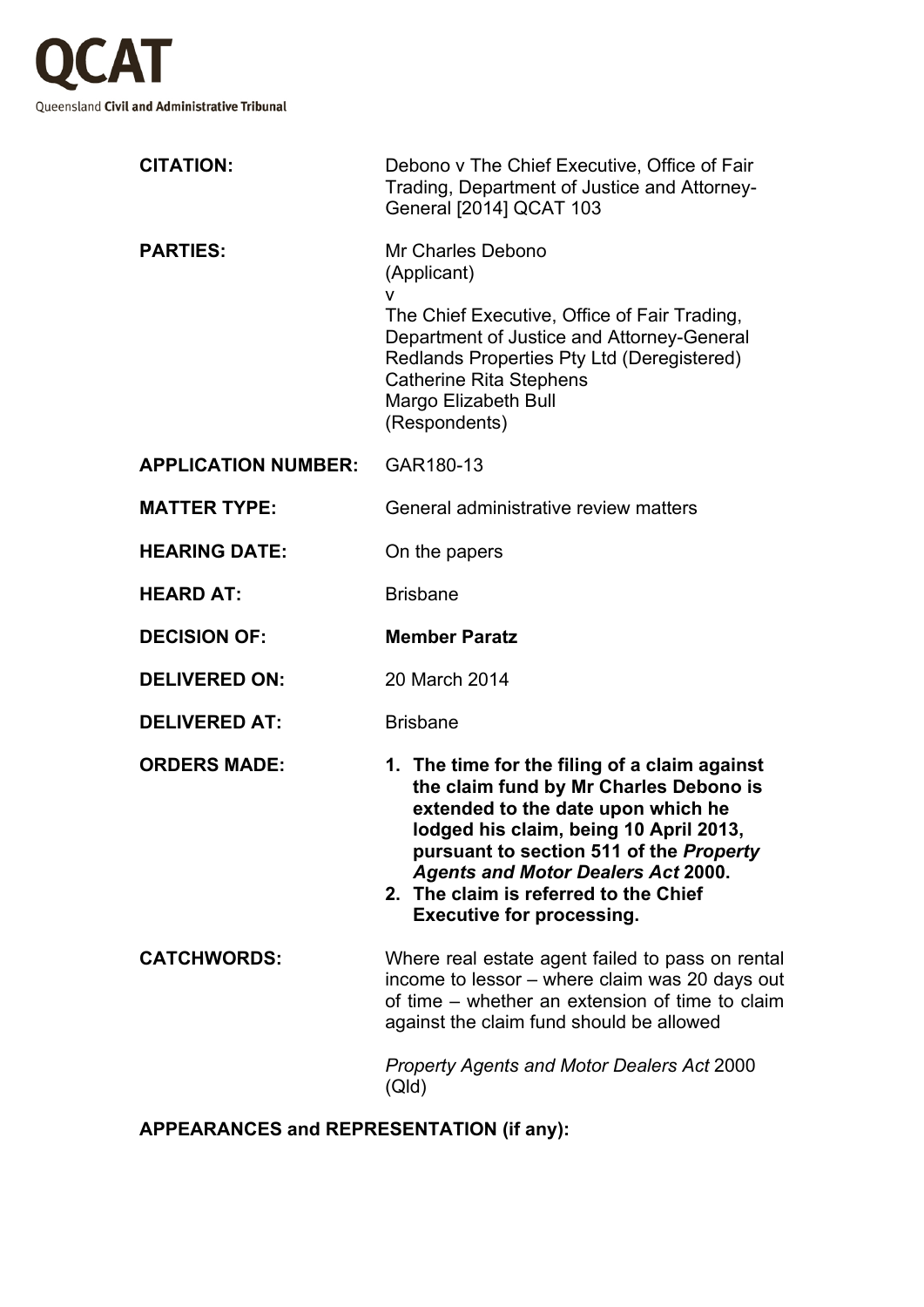This matter was heard and determined on the papers pursuant to s 32 of the *Queensland Civil and Administrative Tribunal Act* 2009 (QCAT Act). **REASONS FOR DECISION** 

- [1] This is the decision on an Application for extension of time to bring a claim against the claim fund under the *Property Agents and Motor Dealers Act*  2000 (Qld) ('the Act')*.* I made a previous decision on 27 September 2013 in relation to this Application as to the proper Respondents. For convenience, I will restate the facts of the matter.
- [2] Mr Debono rented premises as a Lessor through Ray White (Wellington Point).
- [3] The agent did not pay an amount of \$676.20 which appeared on the Ray White rental property statement for the period between 15 February 2011 and 1 March 2011 to Mr Debono's Suncorp bank account as required.
- [4] On about 10 April 2013 Mr Debono lodged a claim form with the Office of Fair Trading ('OFT') to seek to recover the amount from the fund established under the Act.
- [5] The OFT wrote to him on 3 May 2013 advising that his claim had been assessed as being outside the time limitation because it was lodged more than one year after he became aware of the financial loss. A PAMD Form 52 "Claim Out of Time Notice" was attached.
- [6] The letter went on to advise Mr Rigby that he could apply to this Tribunal to extend the time within which his claim may be made against the Claim Fund. The letter enclosed a QCAT Form 42 Application to extend time.
- [7] Mr Rigby filed an application for extension of time in the Tribunal on 6 June 2013 naming the Office of Fair Trading as the Respondent.
- [8] I ordered on 27 September 2013 that Redlands Properties Pty Ltd (Deregistered), Catherine Rita Stephens, and Margo Elizabeth Bull be joined as Respondents in Claim No GAR180 -13.
- [9] I noted that the proceedings and material would need to be served on the new Respondents, and that Mr Debono may not have current addresses for them. I noted that the Chief Executive was better placed to make inquiries as to their current addresses.
- [10] I directed that the Chief Executive was to give notice of these Orders and Directions to the new Respondents as soon as practicable, and give directions as follows:-
	- 1. The Chief Executive is to, as soon as practicable, give a copy to Redlands Properties Pty Ltd (Deregistered); Rita Stephens; and Margo Elizabeth Bull of:-

the Claim Form

the PAMD Form 52 Notice dated 3 May 2013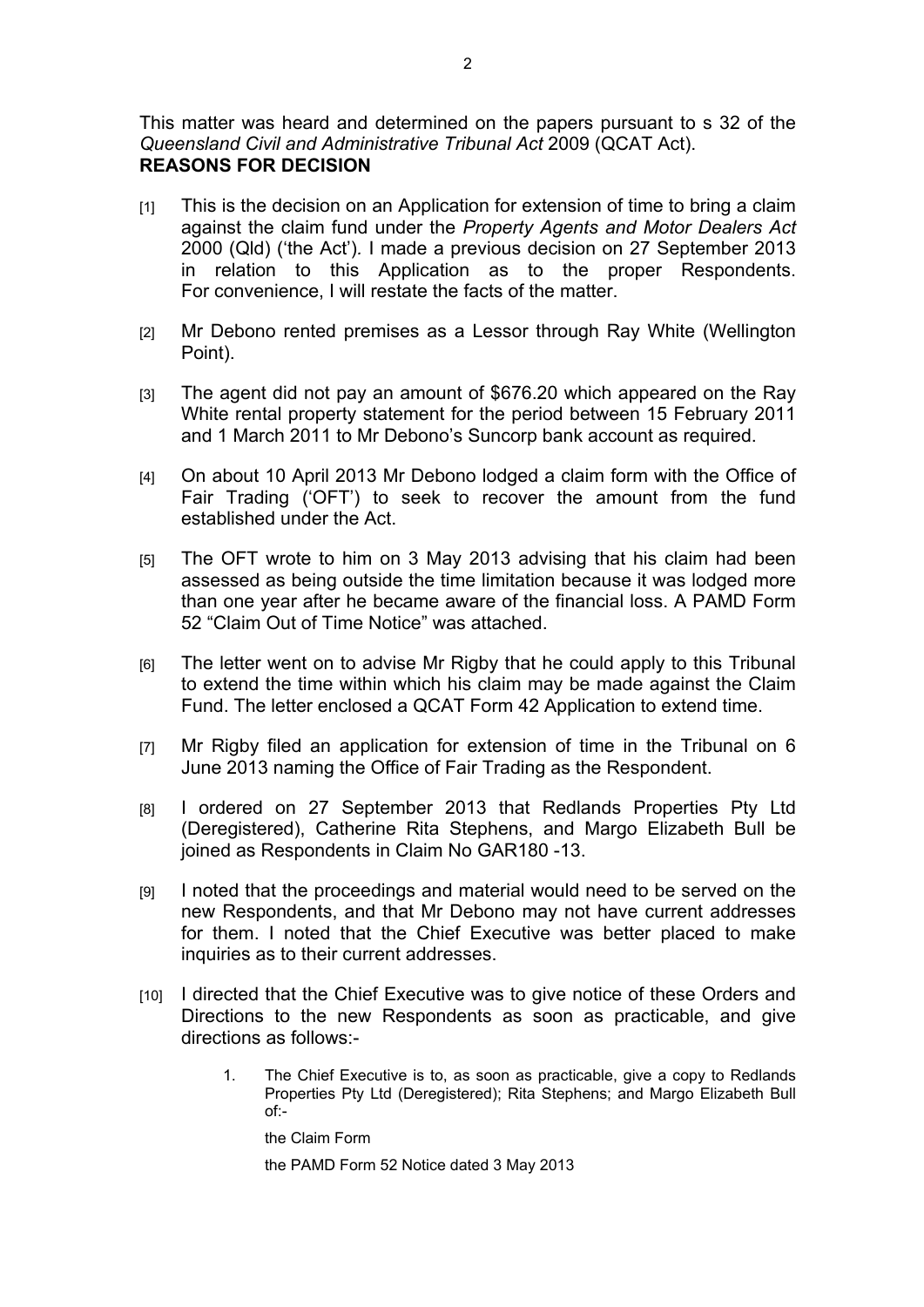the letter from OFT to Mr Debono dated 3 May 2013 advising the claim was assessed as being outside the time limitation

the Application to Extend time filed on 6 June 2013, and

its submissions, and

this decision and orders, and file an affidavit of service of these documents in the Tribunal.

- 2. Redlands Properties Pty Ltd (Deregistered); Rita Stephens; and Margo Elizabeth Bull are to file in the Tribunal, and give a copy to each of the Chief Executive and Mr Debono, any material including submissions or statements of evidence in response, by: 4:00PM on 1 November 2013.
- 3. Mr Debono and the Chief Executive must file any response to the material of Redlands Properties Pty Ltd (Deregistered); Rita Stephens; and Margo Elizabeth Bull, by: 4:00PM on 15 November 2013
- 4. Any application for an oral hearing of the application to extend time is to be made by 15 November 2013
- 5. If no application for an oral hearing is made, the application for extension of time will be determined on the papers by the Tribunal not before 15 November 2013.
- [11] The OFT proceeded to serve the Respondents as directed. An Affidavit of Brett Gough filed on 28 October 2013 deposes that he posted a copy of the documents to Catherine Stephens and Margo Bull on 23 October 2013. He noted that the company was deregistered.
- [12] No material in response has been filed by the company, Rita Stephens or Margo Bull. No request has been made for an oral hearing. This is the decision on the papers.
- [13] In their letter of 3 May 2013 to Mr Debono, the OFT said that the claim form stated that the event alleged to give rise to the claim occurred on 1 March 2011 and that Mr Debono became aware of his financial loss on 21 March 2012. It assessed the claim as being made outside the time limitations pursuant to s 472 of the Act.
- [14] Section 472 provides that a claim must be made within the earlier of one year after the person becomes aware they have suffered financial loss, or 3 years after the happening of the event.
- [15] On the dates in the claim form, the claim was brought 20 days after one year had elapsed from Mr Debono becoming aware of his financial loss.
- [16] The Tribunal may allow an extension of time under s 511 of the Act if it is satisfied it is appropriate having regard to four factors:

# **Section 511(1)(b)(i) the reasons for not making the claim or seeking the review within the time allowed**

 $[17]$  Mr Debono states<sup>1</sup> that the matter came to light when his accountant was preparing his tax return. He was advised by his accountant in March 2012 that the rental payment had not been made to his bank account. He was

<sup>1</sup> Statement of Charles Debono filed 15 July 2013.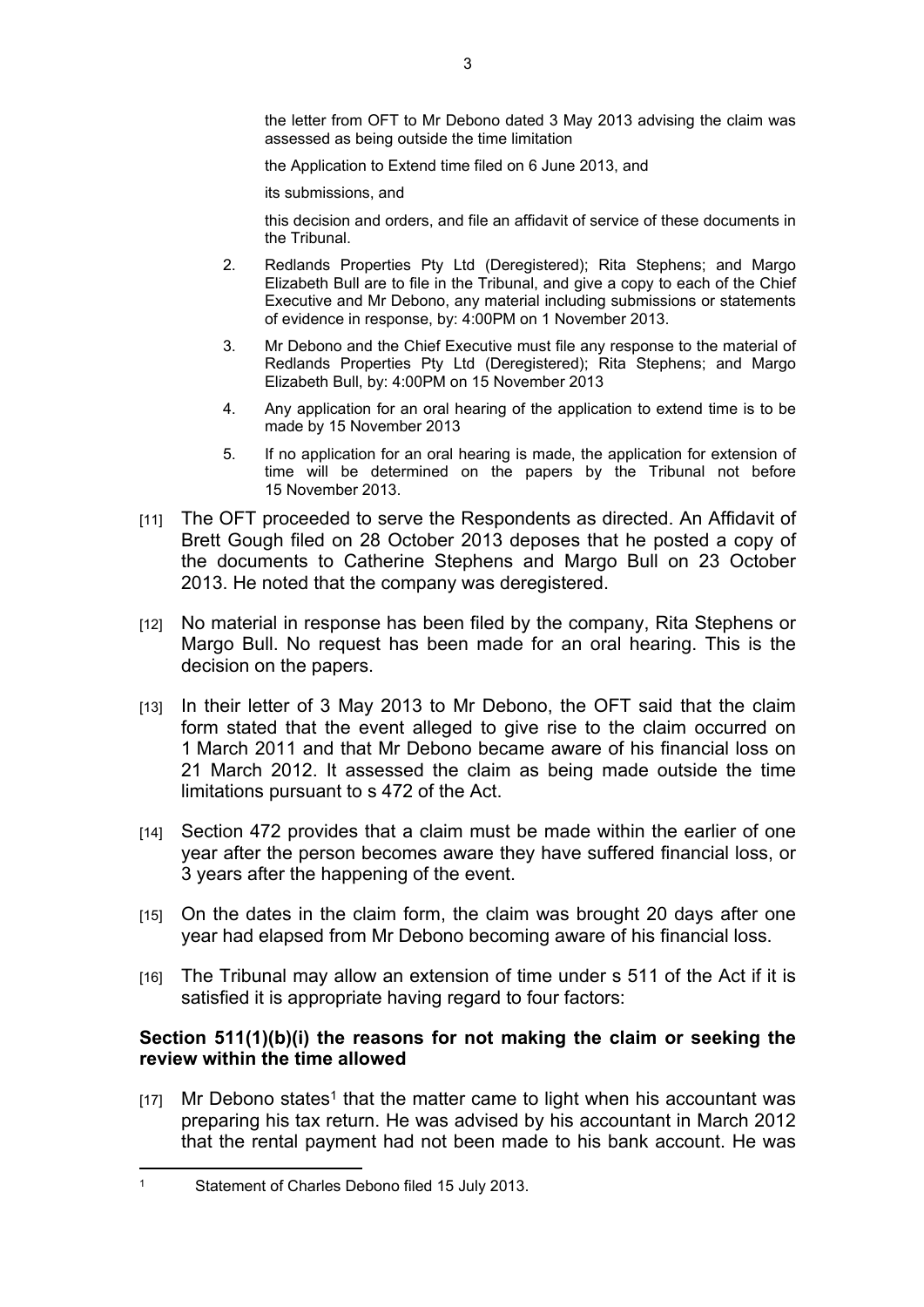under the impression at the time that his accountant would pursue the matter through appropriate channels.

- [18] He says that sometime around March or April 2013 he was talking to his accountant, and it was established that no further action had been taken by his accountant. His accountant advised that she would get the appropriate form from the OFT and forward it to him for completion.
- [19] He says that at no time during these conversations was he made aware of the fact that he only had 12 months from the date of being informed about the financial loss to lodge the form, and doesn't think the Accountant was even aware of that.
- [20] Sometime prior to 10 April he received the form and completed it and mailed it to OFT who received it on that day.
- [21] I am satisfied that Mr Debono has given a reasonable explanation as to why he did not make the claim within the one year period, as he was not aware of the period, and he thought the matter was being handled by his accountant.

#### **Section 511(b)(ii) the application generally**

- [22] The entitlement of Mr Debono to the rental income is unchallenged. This appears to simply be a matter where the agent has received the rental money as shown on the rental statement, and has kept it and not passed it on. There is no evidence of the alternate possibility that the rental statement is false.
- [23] I am satisfied generally that Mr Debono has a valid claim to the money.

# **Section 511 (b)(iii) for a claim, the relative hardship that an extension of time or a refusal to extend time would place on the claimant or respondent**

- [24] No material has been received from the company or Catherine Stephens or Margo Bull raising any hardship they may suffer from the delay in bringing the claim.
- [25] Mr Debono may not suffer significant financial hardship over the amount of \$676.20 as he recognises, but as he says in his statement '*It is only a small amount of money in the overall scheme of things, however it is rightfully mine*'.
- [26] I am satisfied that Mr Debono would suffer hardship to some extent by a refusal to extend time, and as there is no evidence of any hardship that an extension of time would cause the respondents, then in relative terms this factor is made out.

#### **Section 511(1)(b)(iv) the justice of the matter generally**